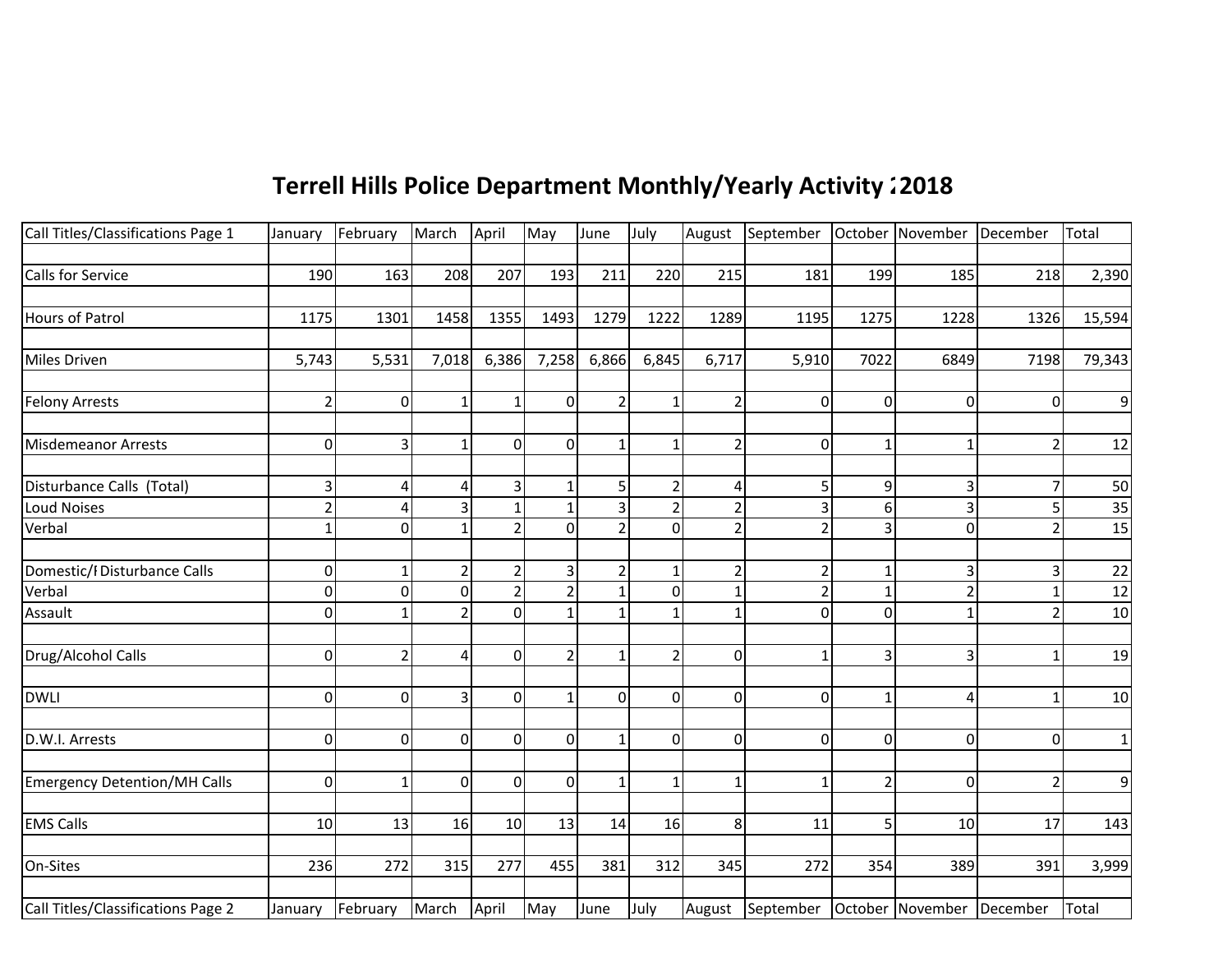| Fire Calls: Incidents              | 9                       | 6              | 14             | $6 \mid$       | 15                       | 16             | 13             | 10             | 11                                | 10 <sup>1</sup> | 10       | 18              |             |
|------------------------------------|-------------------------|----------------|----------------|----------------|--------------------------|----------------|----------------|----------------|-----------------------------------|-----------------|----------|-----------------|-------------|
|                                    |                         |                |                |                |                          |                |                |                |                                   |                 |          |                 |             |
| Found Property (Total)             | $\overline{2}$          | -1             | $\mathbf 1$    |                | $\overline{0}$           | $\overline{0}$ |                | 5              |                                   | 3               |          | 3               | 21          |
| Officers' Found                    | $\mathbf 0$             | $\overline{0}$ | $\mathbf{1}$   | $\mathfrak{p}$ | $\Omega$                 | $\overline{0}$ | $\mathbf 0$    | $\overline{2}$ | $\mathbf{1}$                      | $\overline{0}$  | $\Omega$ | $\overline{0}$  | 6           |
| Citizens' Found                    | $\overline{2}$          | $\mathbf{1}$   | $\overline{0}$ |                | $\Omega$                 | $\overline{0}$ | $\mathbf{1}$   | 3              | $\overline{0}$                    | $\overline{3}$  | 1        | 3               | 15          |
|                                    |                         |                |                |                |                          |                |                |                |                                   |                 |          |                 |             |
| Follow-Up Investigations Calls     | $\overline{\mathbf{4}}$ | 3              | 11             | 23             | $\vert$                  | 12             | $6 \mid$       | 19             | 6                                 | 24              | 25       | 10              | 147         |
|                                    |                         |                |                |                |                          |                |                |                |                                   |                 |          |                 |             |
| <b>Information Calls (Total)</b>   | 12                      | 10             | 19             | 18             | 16                       | 21             | 17             | 11             | 17                                | 17              | 18       | 15              | 191         |
| Criminal                           | $\overline{2}$          | 3              | $\overline{2}$ | $6 \mid$       | 7                        | $\overline{2}$ | 5              | 5              | 7                                 | $\overline{7}$  |          | 3               | 54          |
| Civil                              | 10                      | $\overline{7}$ | 17             | 12             | 9 <sup>1</sup>           | 19             | 12             | 6              | 10                                | 10              | 13       | 12              | 137         |
|                                    |                         |                |                |                |                          |                |                |                |                                   |                 |          |                 |             |
| Investigation Calls (Total)        | 8                       | 11             | 21             | 15             | 30 <sup>1</sup>          | 19             | 24             | 35             | 19                                | 20              | 15       | 37              | 254         |
| Criminal                           | $\mathbf 0$             | $\overline{0}$ | $\overline{2}$ | $\mathbf 0$    | $\overline{0}$           | $\overline{0}$ | $\pmb{0}$      | 3              | $\mathbf 0$                       | $\overline{0}$  | $\Omega$ | 12              | 17          |
| Civil                              | 8                       | 11             | 19             | 15             | 30 <sup>1</sup>          | 19             | 24             | 32             | 19                                | 20              | 15       | 25              | 237         |
|                                    |                         |                |                |                |                          |                |                |                |                                   |                 |          |                 |             |
| Alarms                             | 69                      | 54             | 57             | 63             | 51                       | 66             | 72             | 76             | 58                                | 56              | 53       | 65              | 740         |
|                                    |                         |                |                |                |                          |                |                |                |                                   |                 |          |                 |             |
| <b>Animal Complaints</b>           | $\overline{7}$          | 13             | 17             | 13             | $\overline{7}$           | 6 <sup>1</sup> | 12             | 11             | 13                                | 13              | 12       | 13              | 137         |
|                                    |                         |                |                |                |                          |                |                |                |                                   |                 |          |                 |             |
| Open Door Calls                    | 8                       | $\overline{2}$ | $\overline{4}$ | $\overline{2}$ | 6 <sup>1</sup>           | $\vert$        | $\overline{0}$ | 0              | $\overline{2}$                    | 1               | 1        | $\mathbf{1}$    | 31          |
|                                    |                         |                |                |                |                          |                |                |                |                                   |                 |          |                 |             |
| Out of Town, (OT) Checks           | 62                      | 45             | 49             | 20             | 17                       | 72             | 159            | 105            | 59                                | 23              | 24       | 28              | 663         |
|                                    | $\mathbf 0$             |                |                |                |                          |                |                |                |                                   |                 |          |                 |             |
| Parking Violations (Total)         | 49                      | 54             | 60             | 79             | 117                      | 80             | 42             | 79             | 14                                | 19              | 20       | 30 <sup>°</sup> | 643         |
| Warnings                           | 49                      | 54             | 58             | 78             | 117                      | 79             | 42             | 79             | 14                                | 19              | 17       | 26              | 632         |
| <b>Citations</b>                   | 0                       | $\overline{0}$ | $\overline{2}$ | $\mathbf 1$    | $\Omega$                 | $\mathbf{1}$   | $\mathbf 0$    | 0              | $\mathbf 0$                       | $\overline{0}$  | 3        | $\overline{A}$  | 11          |
|                                    |                         |                |                |                |                          |                |                |                |                                   |                 |          |                 |             |
| <b>Property Crimes</b>             |                         |                |                |                |                          |                |                |                |                                   |                 |          |                 |             |
| Burglary/Building                  | $\mathbf 0$             | $\mathbf{1}$   | $\overline{0}$ | $\overline{0}$ | $\overline{0}$           | $\mathbf{1}$   | $\overline{0}$ | $\overline{0}$ | $\overline{0}$                    | 0               | $\Omega$ | $\overline{0}$  | $\mathbf 2$ |
| Burglary/Habitation                | $\boldsymbol{0}$        | $\overline{0}$ | $\mathbf 0$    |                |                          | $\overline{0}$ | $\overline{0}$ | $\overline{2}$ | 2                                 |                 |          | 1               | 10          |
| Burglary/Vehicle                   | $\mathbf{1}$            | $\mathbf 0$    | $\mathbf 0$    | $\mathbf{0}$   | 1                        | $\overline{0}$ |                | 4              | $\mathbf{1}$                      | 1               |          | 4               | 15          |
| Theft                              | 3                       | $\overline{2}$ | $\mathbf{1}$   |                | $\overline{\mathcal{L}}$ | 5 <sup>1</sup> | 3              | $\overline{2}$ |                                   |                 |          | $\overline{7}$  | 33          |
| Call Titles/Classifications Page 3 | January                 | February       | March          | April          | May                      | June           | July           |                | August September October November |                 |          | December        | Total       |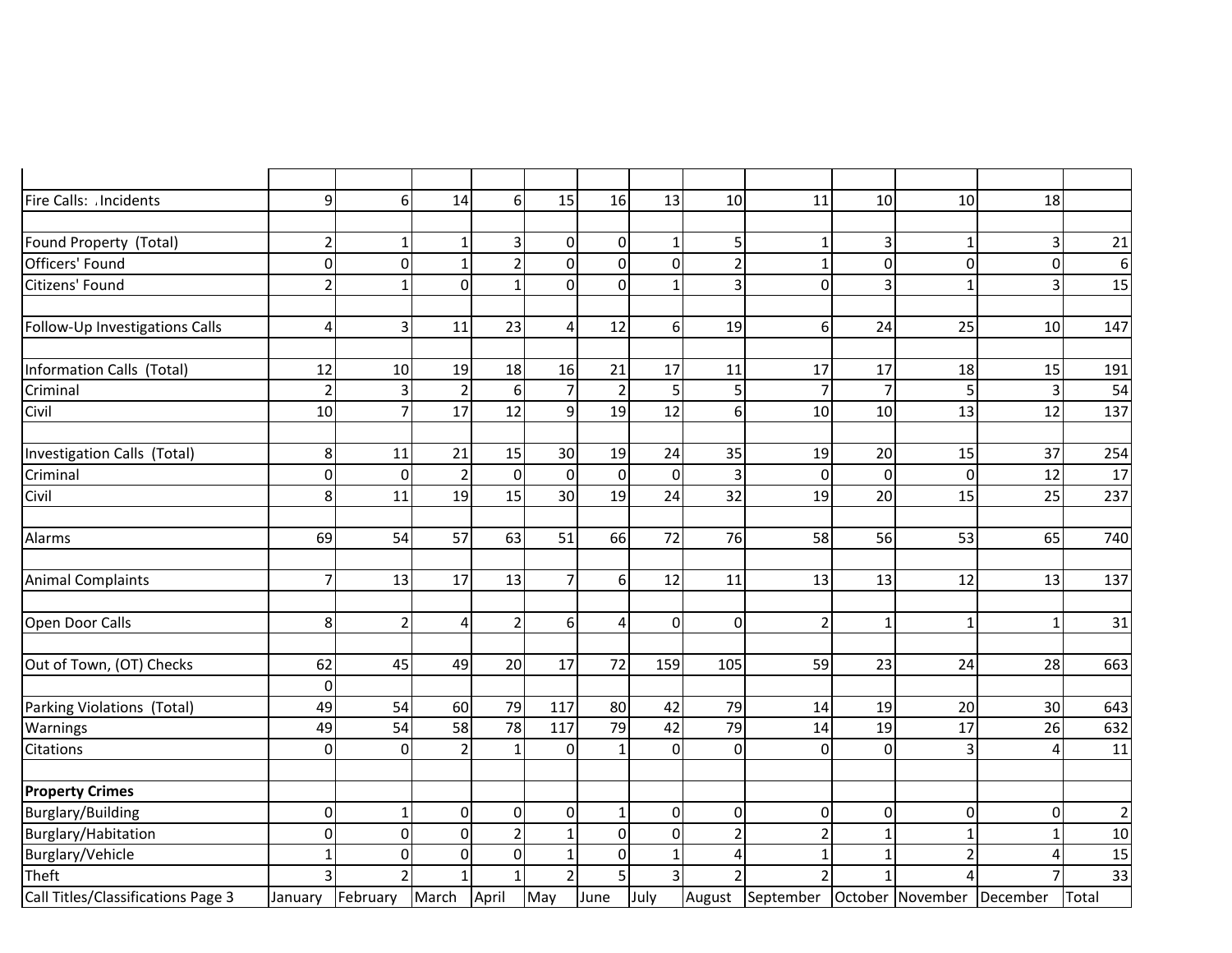| <b>Property Crimes Cont.</b>             |                |                |                 |                 |                |                |                |                |          |                |                |                |                |
|------------------------------------------|----------------|----------------|-----------------|-----------------|----------------|----------------|----------------|----------------|----------|----------------|----------------|----------------|----------------|
| <b>Criminal Mischief</b>                 | 1              | 0              |                 | -1              | 0              | $\overline{2}$ | 0              | $\overline{2}$ |          | 2              |                | $\overline{3}$ | 14             |
| <b>Criminal Trespass</b>                 | 0              | $\overline{0}$ | $\mathbf 1$     | 1               | $\Omega$       | 1              | $\Omega$       | $\overline{0}$ |          | $\mathbf{1}$   | $\mathbf{0}$   | $\Omega$       | 5              |
|                                          |                |                |                 |                 |                |                |                | $\overline{0}$ |          |                |                |                |                |
| Robbery/Aggravated Robbery               | 0              | $\mathbf 0$    | $\mathbf 0$     | οI              | 0              | 0              | $\Omega$       | $\overline{0}$ | 0        | $\mathbf 0$    | $\mathbf 0$    | $\overline{0}$ | $\mathbf 0$    |
| <b>Public/Community Relations</b>        | 0              | $\mathbf{0}$   | $\overline{0}$  | $\overline{0}$  | $\Omega$       | 0              | $\Omega$       | $\overline{0}$ | $\Omega$ | $\overline{0}$ | $\Omega$       | 0              | $\overline{0}$ |
|                                          |                |                |                 |                 |                |                |                |                |          |                |                |                |                |
| Assault                                  | 0              | $\Omega$       | $\mathbf{0}$    |                 | 1              | $\overline{2}$ | $\Omega$       | $\mathbf{1}$   |          | $\overline{2}$ |                | 2              | 11             |
| Suicide & Attempted Suicide              | 0              | $\mathbf{0}$   | $\overline{0}$  | $\overline{0}$  | $\Omega$       | 0              | $\Omega$       | $\mathbf{1}$   | 0        | $\overline{0}$ | $\overline{0}$ | 0              | $\mathbf 1$    |
| Suspicious Person Calls (Total)          | 10             | 16             | 10 <sup>1</sup> | 13              | 9              | $\overline{7}$ | 8 <sup>1</sup> | $\overline{9}$ | 12       | 18             | 17             | 11             | 140            |
| Actual/Possible Criminal Activity        | 0              | $\mathbf{0}$   |                 |                 | $\overline{0}$ | $\mathbf{1}$   | 0              | $\overline{0}$ |          | $\mathbf 1$    |                | $\Omega$       | 6              |
| Unable to Locate                         | $\overline{2}$ | 6              | 3               | 11              | 6              | 3              | 5              | 5              | 5        | 5              | 7              |                | 62             |
| Unfounded                                | 8              | 10             | 6               |                 | 3              | 3              | 3              | 4              | 6        | 12             | 9              | 7              | 72             |
|                                          |                |                |                 |                 |                |                |                |                |          |                |                |                |                |
| Suspicious Vehicle Calls (Total)         | 8              | $\overline{7}$ | $\overline{3}$  | 5 <sup>1</sup>  | 5              | $\mathbf{1}$   | 8 <sup>1</sup> | 4              | $\Delta$ | 6 <sup>1</sup> | $\overline{3}$ | 6 <sup>1</sup> | 60             |
| <b>Actual/Possible Criminal Activity</b> | $\overline{0}$ | $\mathbf{0}$   | $\overline{0}$  | $\Omega$        | $\overline{0}$ | $\mathbf 0$    | 0              | $\mathbf 0$    | O        | $\overline{2}$ | $\mathbf{0}$   | 0              | $\overline{c}$ |
| Unable to Locate                         | 3              | 5              | $\overline{0}$  |                 | 0              | 1              | 3              | $\overline{2}$ | ς        | $\overline{2}$ |                | 1              | 25             |
| Unfounded                                | 5              | 2              | 3               |                 | 5              | $\Omega$       | 5              | $\overline{2}$ |          | $\overline{2}$ | $\overline{2}$ | 5              | 33             |
| <b>THCO Violations (Total)</b>           | 50             | 52             | 82              | 68              | 145            | 101            | 73             | 38             | 44       | 77             | 66             | 74             | 870            |
| Warnings                                 | 39             | 37             | 59              | 37              | 77             | 47             | 26             | 27             | 31       | 63             | 50             | 51             | 544            |
| Citations                                | $\mathbf 0$    | $\mathbf 0$    | $\mathbf{1}$    | $\mathbf{1}$    | $\overline{2}$ | $\mathbf 0$    | $\Omega$       | $\overline{0}$ | 0        | $\mathbf{1}$   |                | $\overline{2}$ | 8              |
| Misc.                                    | 11             | 15             | 22              | 30 <sup>1</sup> | 66             | 54             | 47             | 11             | 13       | 13             | 15             | 21             | 318            |
|                                          |                |                |                 |                 |                |                |                |                |          |                |                |                |                |
| Traffic Stops (Total)                    | 85             | 110            | 87              | 47              | 104            | 97             | 92             | 94             | 146      | 141            | 135            | 124            | 1,262          |
| Warnings                                 | 93             | 108            | 84              | 48              | 104            | 107            | 96             | 104            | 90       | 102            | 83             | 51             | 1,070          |
| <b>Citations</b>                         | 22             | 22             | 19              | 10              | 23             | $\overline{2}$ | 10             | $\overline{7}$ | 56       | 72             | 85             | 93             | 421            |